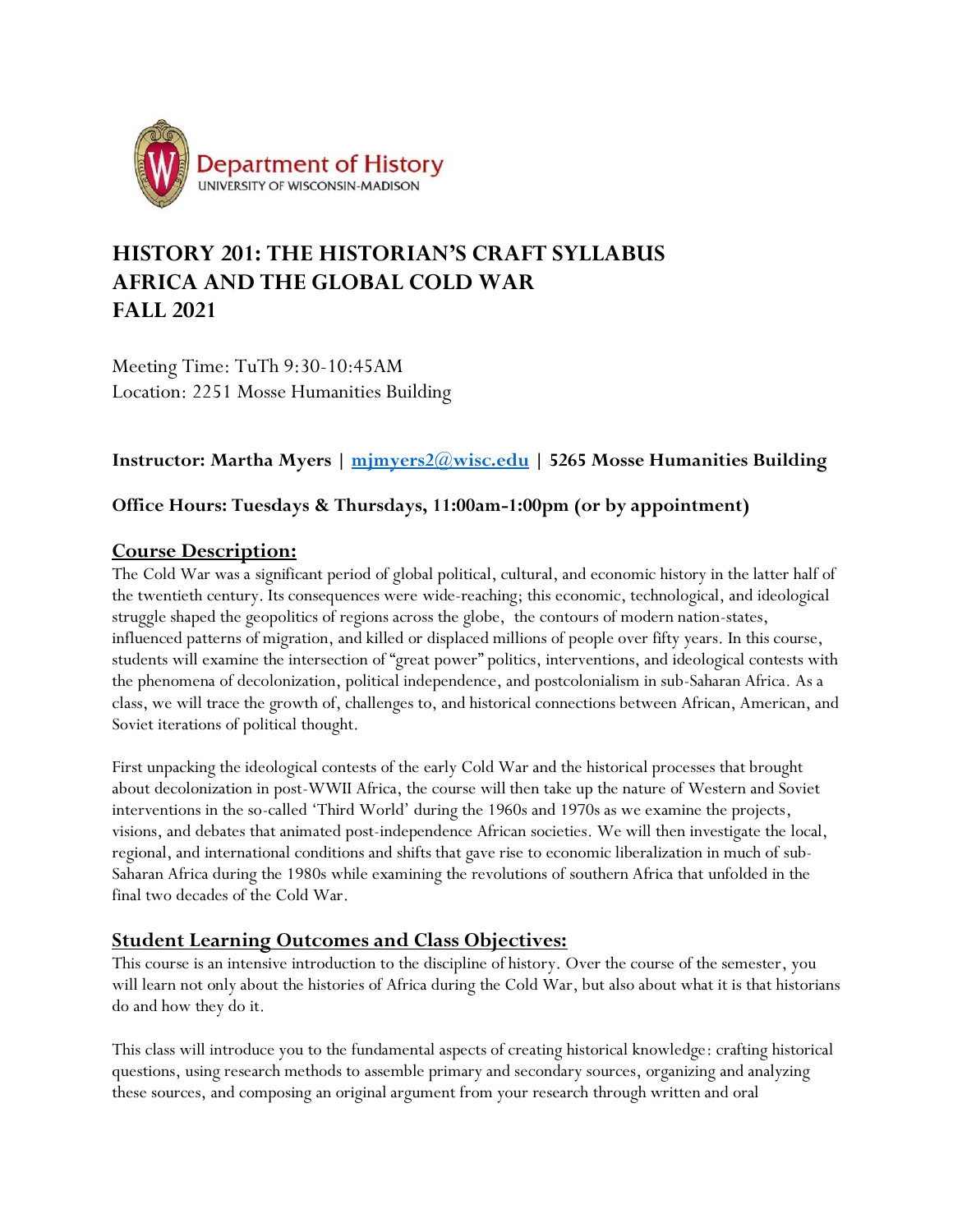presentation. Building these skills week to week, this course fulfills Part B of the General Education Communication Requirement (Comm B).

In this course, students will:

- 1. **Ask Questions**: Develop the habit of asking questions, including questions that may generate new directions for historical research. Develop historical questions through engagement with primary sources, secondary literature, and historiographical questions.
- 2. **Find Sources**: Learn the logic of footnotes, bibliographies, search engines, libraries and archives, and consult them to identify and locate source materials.
- 3. **Evaluate Sources**: Determine the perspective, credibility, and utility of source materials. Distinguish between primary and secondary material for a particular topic.
- 4. **Develop and Present an Argument:** Use sources appropriately to create, modify, and support tentative conclusions and new questions.
- 5. **Communicate Findings Effectively:** Compose a historical research paper and articulate your argument and evidence through oral presentations.

### **Credit:**

The credit standard for this 3-credit course is met by an expectation of a total of 135 hours of student engagement with the course's learning activities (at least 45 hours per credit or 9 hours per week), which include regular in-person instruction at weekly scheduled meeting times, reading, writing, research, individual consultations with and feedback from the instructor, and other student work as described in the rest of the syllabus.

### **Format:**

This class meets in-person on Tuesdays and Thursdays between 9:30 and 10:45AM in 2251 Mosse Humanities Building.

## **Readings and Course Materials:**

There is no required textbook for this course. Readings and materials for each week can be accessed or downloaded on the course Canvas page under the "Modules" tab.

## **Course Requirements and Expectations:**

### **1. Attendance and Participation: 20%**

Please come to class ready to discuss and engage with the material at hand. You are expected to read carefully and participate actively. Our meeting times are excellent opportunities to develop your understanding of the material, improve your communication skills, and ask questions!

Students each have one unexcused absence during the semester. If a situation requires you to miss class meetings beyond your first absence, you will have the opportunity to complete make-up work to earn full credit for your attendance and participation grade. If this happens to be your situation at any point during the semester, it is critical to communicate with me. My role is to facilitate a safe and productive semester for our class, and I am more than willing to work with students as individual situations arise.

### **2. Weekly Response Assignments (1 page): 2% each x 10 weeks= 20%**

For ten weeks during the semester, you will be responsible for completing a short, weekly response assignment. These assignments are geared to help you think critically about the week's reading materials and cultivate your writing skills. Roughly one page in length, students are required to hand in a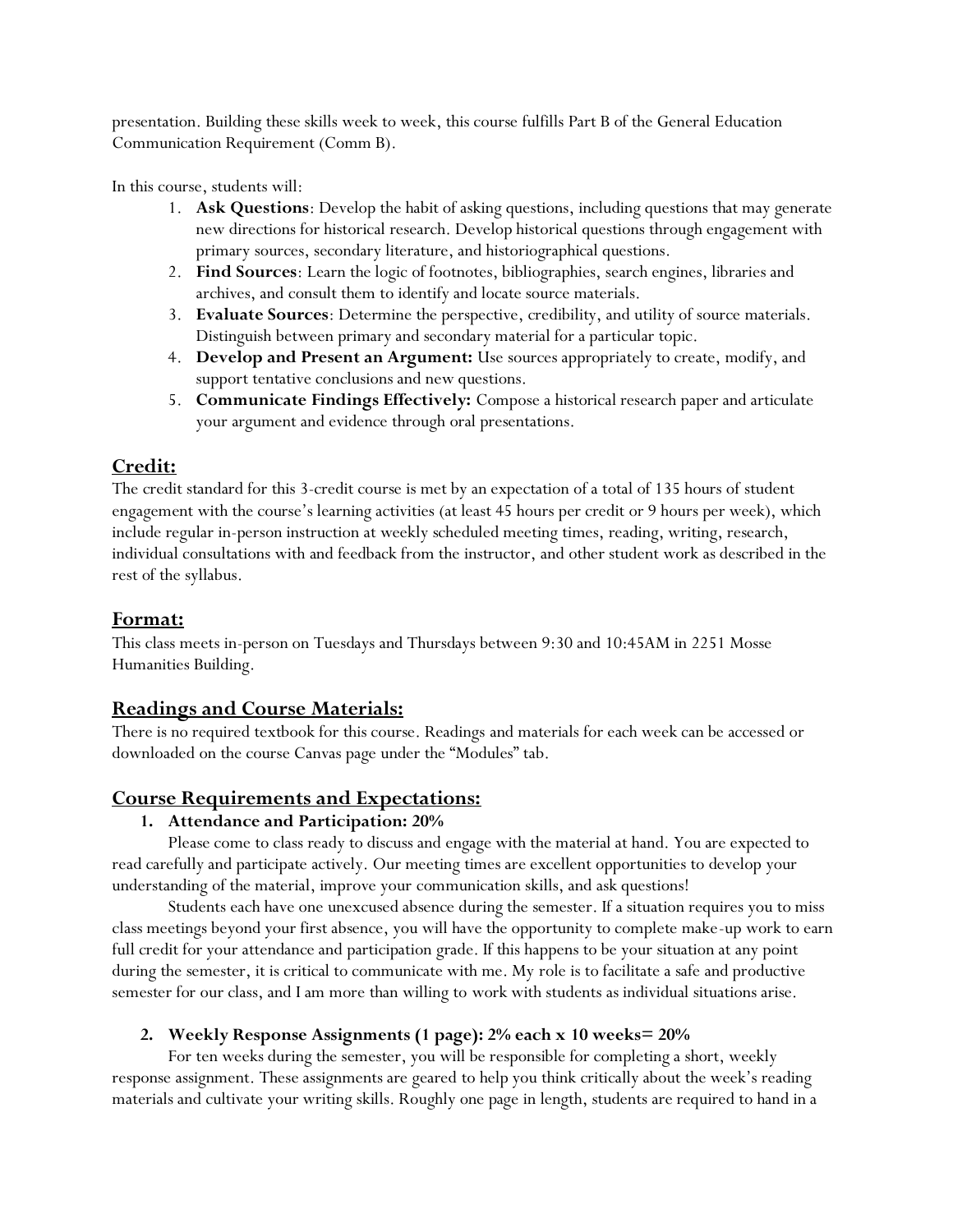hard copy on **Tuesday** morning during the weeks a weekly response assignment is due as noted in the course schedule below.

#### **3. Source Analysis & Presentation: 15%**

- **Analysis Paper (3 pages): 10%**
	- Once during the semester, you will be required to compose a 3 page analysis paper of the readings and sources assigned during a week you will select at the end of the second week of class. Your analysis paper is due in hard copy at the beginning of class on the **Thursday** of your selected week.
- **Presentation (3 minutes) : 5%**
	- o The week you select to write your source analysis paper, you will give a brief presentation on your analysis and pose questions for our subsequent group discussion of the weekly materials. To ensure something of an even spread throughout the semester, students will be asked to select the week they would like to write and present their source analysis.

*\*\*Please Note: During the week you select to write and present your source analysis, you will not also be expected to complete the short weekly response (see above) for the week. Please keep this in mind when selecting your analysis/presentation week!\*\*\**

- **4. Research Proposal with Bibliography (1-2 pages): 5%**
- **5. Paper Outline and Introduction Draft (~2-3 pages): 5%**
- **6. Final Research Paper (~8 pages): 25%**
- **7. Final Research Paper Presentation (5 minutes): 10%**

### **Grading Scale:**

A= 93-100, AB=87-92, B=83-87, BC=77-82, C=70=76, D=60-69, F= Below 60.

### **How to Succeed in this Course:**

#### *Course Rhythm, Time Management, and a Note on Note-taking*

This is a reading and writing intensive course, and it is worthwhile to consider what study habits and routines will help you most enjoy and succeed in the course. We will work together on these skills during our weekly classes, in our individual meetings, and through feedback over the course of the semester, however here are a few broad suggestions for how to approach the course week-to-week:

Think about how best to pace your weekly workload for this course and how the weekly rhythm of this class fits in with your other academic obligations this semester. Whatever your schedule looks like, brainstorm strategies to start early and work regularly, piece-by-piece throughout the school week—don't save all the readings until the night before! (**The course schedule at the end of this syllabus is your roadmap for time management**--- even just glancing at the syllabus at the end of class on Tuesday to see what the next week's readings are in advance will help you plan your upcoming week accordingly.)

The components of active and critical reading are skills that we will practice and hone over the semester. While there is no central text to purchase for this course, I would encourage printing out weekly reading materials. Regardless of whether you're reading a hard copy or doing your readings electronically, **read with a pen in hand**. Take margin notes to ask questions, highlight main points, color-code the author's evidence, draw arrows to make connections between points or to other topics in the course. If you're reading on your laptop, keep a notebook/journal (or even a word file or google doc if you'd like your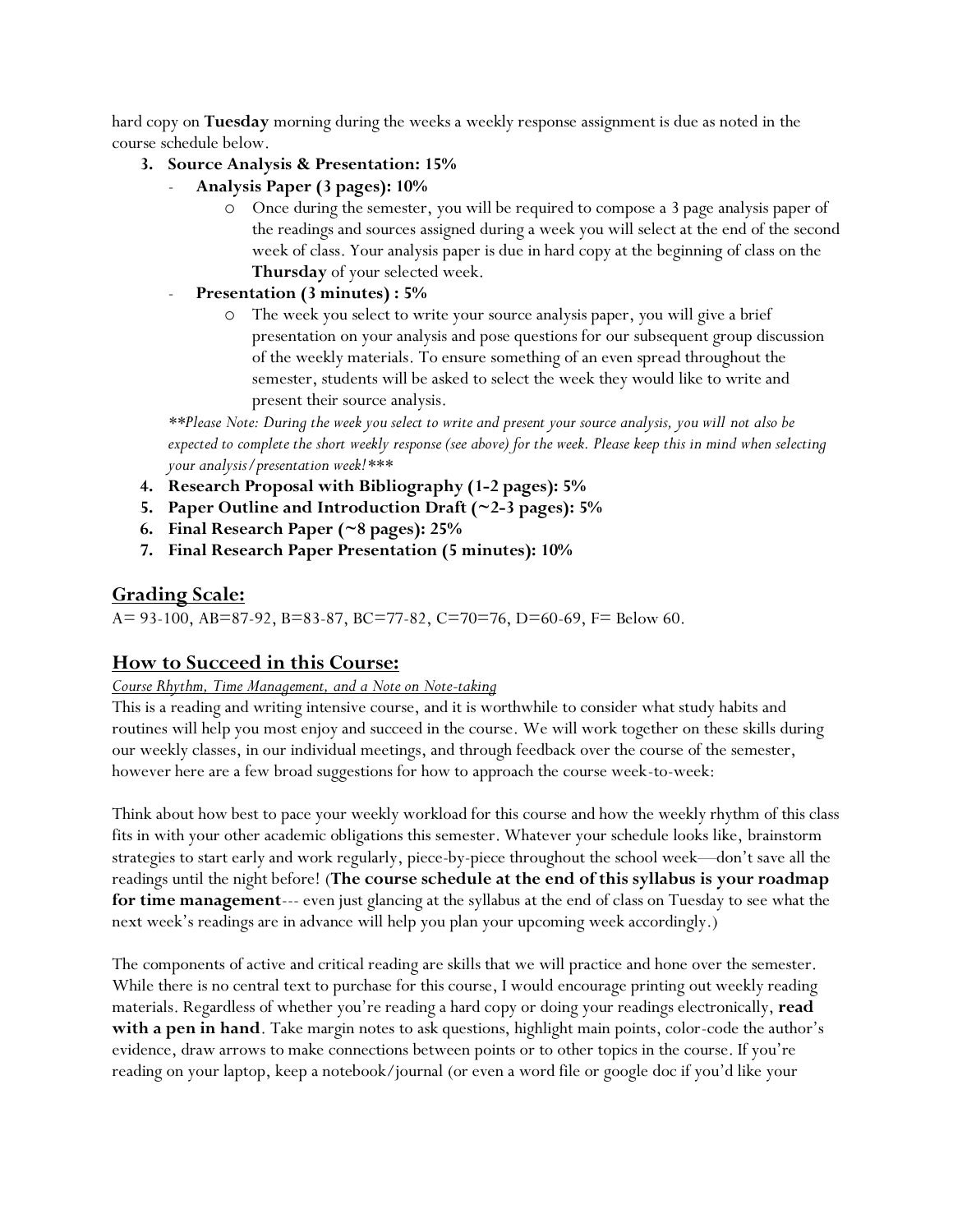semester's reading notes to be keyword searchable!) and write these thoughts, questions, and connections down for your reference later.

### **Computer Policy in Class:**

Generally speaking, each of our meeting times on Tuesdays and Thursdays will consist of a lecture followed by discussion. Laptops, tablets, and phones are to be closed and shut off/ silenced during our class meetings. Distractions are too hard to avoid on our devices. Keeping devices put away during in-person lectures will also help you fine tune your note-taking skills. If you are a McBurney student who need accommodation in this regard, you are most welcome to come talk to me.

### **Diversity and Inclusion Statement:**

Diversity is a source of strength, creativity, and innovation for UW-Madison. We value the contributions of each person and respect the profound ways their identity, culture, background, experience, status, abilities, and opinion enrich the university community. We commit ourselves to the pursuit of excellence in teaching, research, outreach, and diversity as inextricably linked goals. The University of Wisconsin-Madison fulfills its public mission by creating a welcoming and inclusive community for people from every background – people who as students, faculty, and staff serve Wisconsin and the world.

## **Accommodations for Students with Disabilities Statement:**

The University of Wisconsin-Madison supports the right of all enrolled students to a full and equal education opportunity. The Americans with Disabilities Act (ADA), Wisconsin State Statute (36.12), and UW-Madison policy (UW-855) require the University to provide reasonable accommodations to students with disabilities to access and participate in its academic programs and educational services. Faculty and students share responsibility in the accommodation process. Students are expected to inform faculty [me] of their need for instructional accommodations during the beginning of the semester, or as soon as possible after being approved for accommodations. I will work directly either directly with you or in coordination with the McBurney Center to provide reasonable instructional and course-related accommodations. Disability information, including instructional accommodations as part of a student's educational record, is confidential and protected under the Family Educational Rights and Privacy Act (FERPA).

## **Academic Integrity:**

By virtue of enrollment, each student agrees to uphold the high academic standards of the University of Wisconsin-Madison; academic misconduct is behavior that negatively impacts the integrity of the institution. Cheating, fabrication, plagiarism, unauthorized collaboration, and helping others commit these previously listed acts are examples of misconduct which may result in disciplinary action. Examples of disciplinary action include, but is not limited to, failure on the assignment/course, written reprimand, disciplinary probation, suspension, or expulsion.

## **Contacting Me:**

I encourage students to visit me during office hours! If you're unavailable to meet during the times that are outlined at the beginning of this syllabus, please contact me to set up an appointment at an alternative meeting time. Emails will be responded to within 24 hours.

### **Course Evaluations:**

Students will be provided with an opportunity to evaluate this course and your learning experience. Student participation is an integral component of this course, and your confidential feedback is important to me. I strongly encourage you to participate in the course evaluations.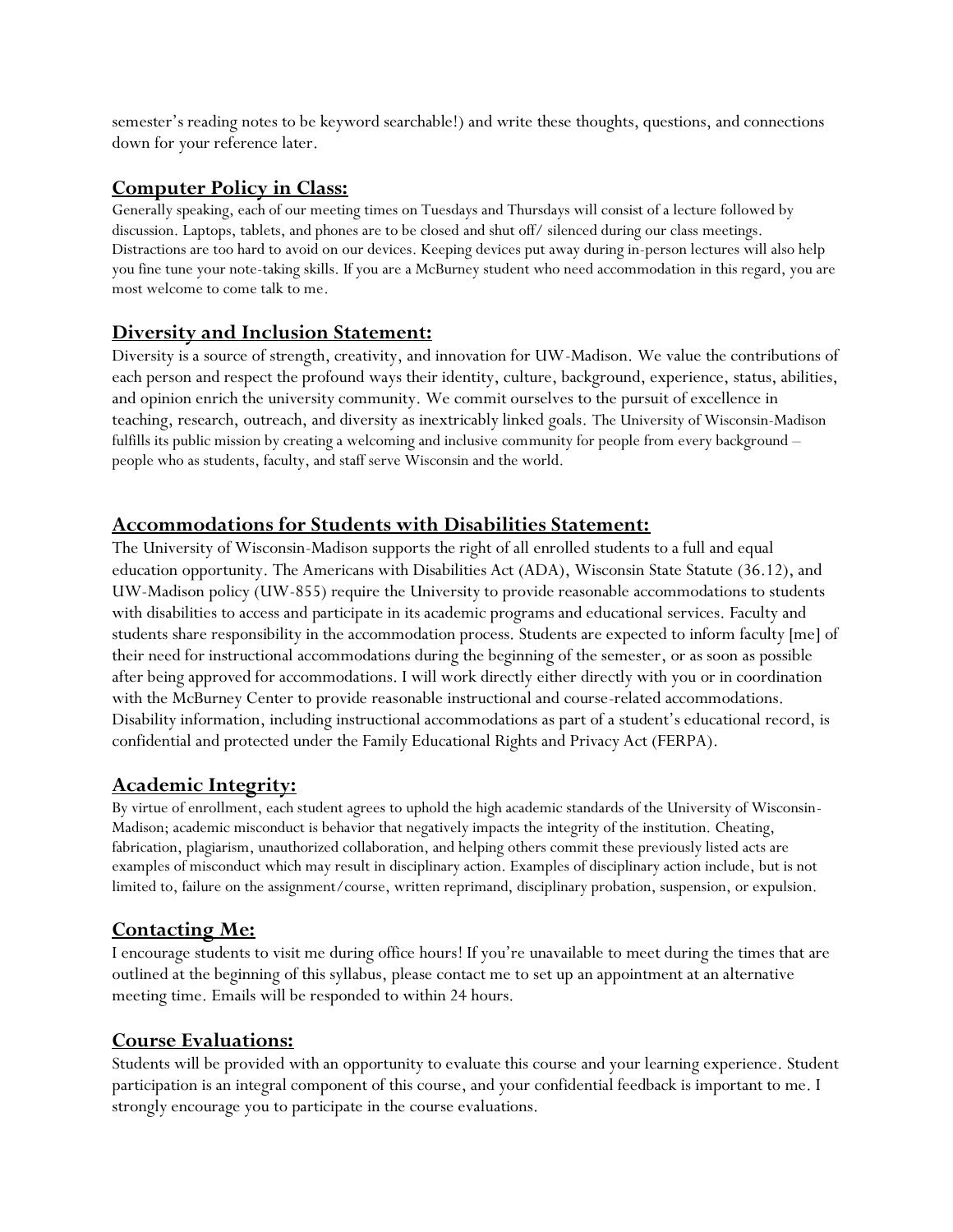## **COURSE SCHEDULE PART I: DECOLONIZATION AND THE EARLY COLD WAR**

#### **Week 1: Introduction to Course**

| Tuesday, 7 September               | No class.                                                                                                                                                                 |
|------------------------------------|---------------------------------------------------------------------------------------------------------------------------------------------------------------------------|
|                                    |                                                                                                                                                                           |
| Thursday, 9 September              | Introduction to Course: What does it mean to "think"<br>like a historian"? Why study the Cold War in Africa?<br>Preconceptions, geography, and ways of knowing<br>Africa. |
| Readings:                          | N/A                                                                                                                                                                       |
| <b>Weekly Response Assignment:</b> | N/A                                                                                                                                                                       |

#### **Week 2: Berlin 1885, Berlin 1945**

| Tuesday, 14 September                          | Berlin Conference 1885. The 'Scramble for Africa,' and   |
|------------------------------------------------|----------------------------------------------------------|
|                                                | European colonialism to 1945. What is an empire?         |
|                                                | What is a colony, and how did colonialism in Africa      |
|                                                | work?                                                    |
|                                                |                                                          |
|                                                | In-class activity: Note-taking with primary and          |
|                                                | secondary sources. Identifying arguments in secondary    |
|                                                | sources, asking key questions of primary sources.        |
| Thursday, 16 September                         | The end of World War II, and the problem of Cold         |
|                                                | War 'origins.' How do historians explain the onset of    |
|                                                | the Cold War, how do historians use the word             |
|                                                | "ideology"?                                              |
|                                                |                                                          |
|                                                | Capitalism, communism, and fascism by 1945.              |
|                                                |                                                          |
|                                                | In-class activity: Discussion of assigned readings       |
| Readings:                                      |                                                          |
|                                                | For Tuesday:                                             |
|                                                | Richard Reid, "Chapter 11: Pax Colonia?" in A History of |
|                                                | Modern Africa: 1800 to the Present, 2012.                |
|                                                |                                                          |
|                                                | For Thursday:                                            |
|                                                | "Telegram from Nikolai Novikov, Soviet Ambassador        |
|                                                | to the US, to the Soviet Leadership, September 27,       |
|                                                | 1946."                                                   |
|                                                |                                                          |
|                                                | Mr. X, "The Sources of Soviet Conduct"                   |
|                                                |                                                          |
|                                                |                                                          |
| Weekly Response Assignment (due 14 September): | Map quiz-ON CANVAS                                       |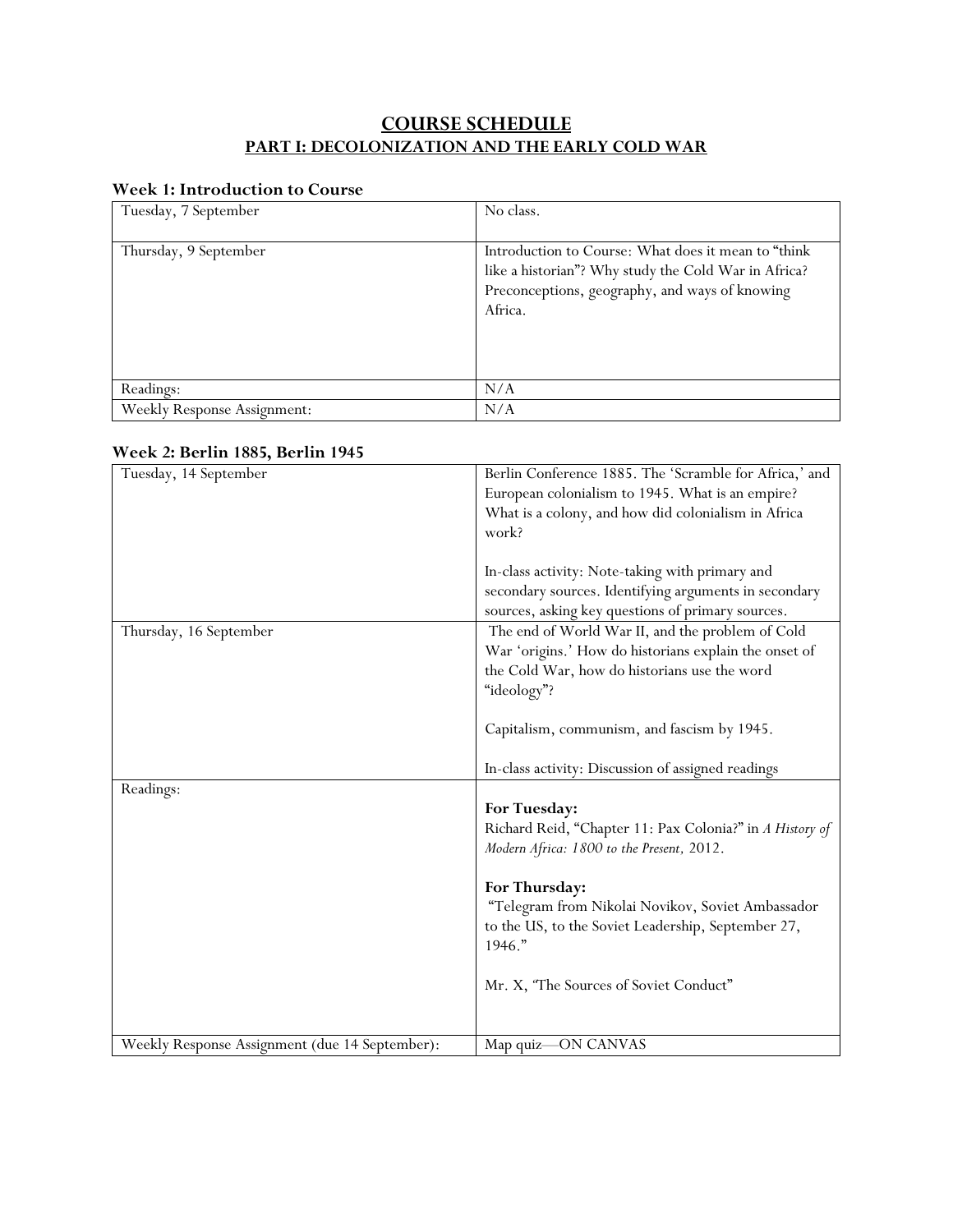| week 5.1 ostwar colomansin, Development, and the ruse of Amedin Nationalisms |                                                                                                                                                                                                                                                                                                                                                                                                                                                                                                                                                                                                                                  |
|------------------------------------------------------------------------------|----------------------------------------------------------------------------------------------------------------------------------------------------------------------------------------------------------------------------------------------------------------------------------------------------------------------------------------------------------------------------------------------------------------------------------------------------------------------------------------------------------------------------------------------------------------------------------------------------------------------------------|
| Tuesday, 21 September                                                        | British and French developmental colonialism in sub-<br>Saharan Africa 1945-1960, modernization theory in<br>early Cold War America. How did western powers in<br>Europe understand 'modernization' and 'development'?                                                                                                                                                                                                                                                                                                                                                                                                           |
|                                                                              | In-class activity: Library databases and finding sources,<br>part 1                                                                                                                                                                                                                                                                                                                                                                                                                                                                                                                                                              |
| Thursday, 23 September                                                       | Anticolonial movements and nationalisms in French<br>West Africa. What is nationalism? What shapes did<br>African nationalisms take in postwar West Africa?                                                                                                                                                                                                                                                                                                                                                                                                                                                                      |
|                                                                              | Introduction to Pan-Africanism-<br>Case Study: Pan-Africanism of Kwame Nkrumah                                                                                                                                                                                                                                                                                                                                                                                                                                                                                                                                                   |
|                                                                              | In-class activity: Discussion of assigned readings                                                                                                                                                                                                                                                                                                                                                                                                                                                                                                                                                                               |
| Readings:                                                                    | For Tuesday:<br>Odd Arne Westad, "The United States and African<br>Decolonization," in "Creating the Third World: The<br>United States Confronts Revolution," The Global Gold<br>War: pp. 131-143.<br>Odd Arne Westad, "Empire of Justice: Soviet Ideology<br>and Foreign Interventions," in The Global Cold War: Third<br>world Interventions and the Making of Our Time, pp. 39-72.<br>For Thursday:<br>Selection of speeches and primary sources from "The<br>Political Thought of African Independence: An<br>Anthology of Sources," ed. Gregory Smulewicz-<br>Tucker, Indianapolis; Cambridge: Hackett Publishing,<br>2017. |
| Weekly Response Assignment (due 21 September):                               | Summarize the chapter assigned for this week, "Empire<br>of Justice: Soviet Ideology and Foreign Interventions."<br>What are the main points? What types of evidence does<br>the author use? Your summary should be 250-350<br>words.                                                                                                                                                                                                                                                                                                                                                                                            |

### **Week 3: Postwar Colonialism, Development, and the Rise of African Nationalisms**

## **Week 4: Pan-Africanism, Non-Alignment, and the United Nations**

| Tuesday, 28 September | Pan-Africanism, part 2.                                                                                                                                                     |
|-----------------------|-----------------------------------------------------------------------------------------------------------------------------------------------------------------------------|
|                       |                                                                                                                                                                             |
|                       | The concept of non-alignment and its significance to<br>African anticolonial movements. Bandung Conference<br>1955. How was the 'Third World' createdand who<br>created it? |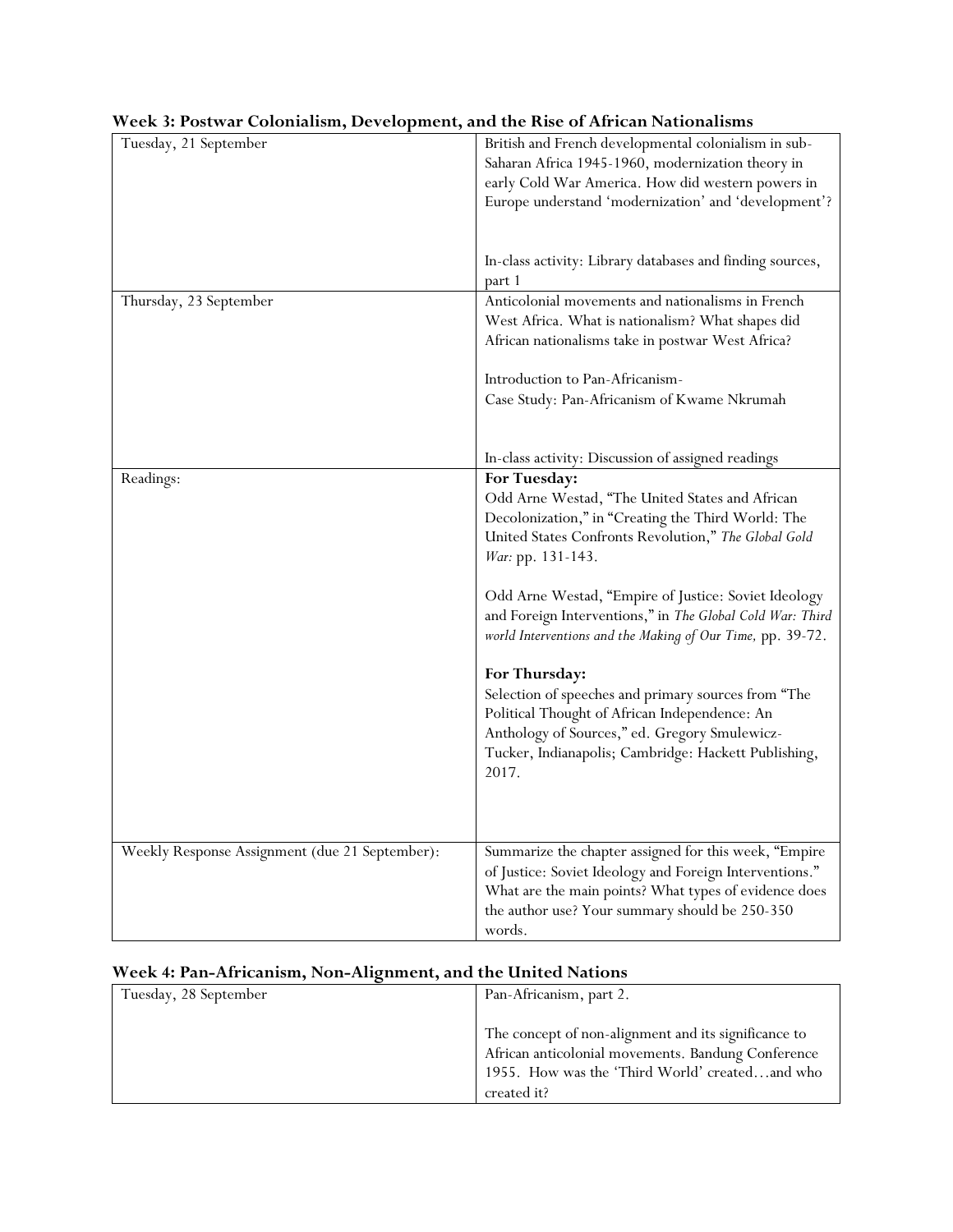|                                                | In-class activity: What makes a good historical question?                                                                                                                                                                                                                                                                                                              |
|------------------------------------------------|------------------------------------------------------------------------------------------------------------------------------------------------------------------------------------------------------------------------------------------------------------------------------------------------------------------------------------------------------------------------|
| Thursday, 30 September                         | The United Nations and African decolonization. What<br>place did the international body have in the relationship<br>between the Cold War rivals? Or within anticolonial<br>fights for African independence?                                                                                                                                                            |
|                                                | In-class activity: Discussion of assigned readings                                                                                                                                                                                                                                                                                                                     |
| Readings:                                      | For Tuesday:<br>Primary Source: Selected speeches and final communique<br>of the Asian-African Conference, Bandung, Indonesia,<br>April 18-24, 1955."<br>Su Lin Lewis and Carolien Stolte, "Other Bandungs:                                                                                                                                                            |
|                                                | Afro-Asian Internationalisms in the Early Cold War,"<br>The Journal of World History vol 30 (2019): pp. 1-19.                                                                                                                                                                                                                                                          |
|                                                | For Thursday:<br>Frederick Cooper, "Possibility and Constraint: African<br>Independence in Historical Perspective," The Journal of<br>African History, 2008 pp 167-93.                                                                                                                                                                                                 |
|                                                | OPTIONAL for Thursday: Meredith Terretta., 'We Had<br>Been Fooled into Thinking that the UN Watches over<br>the Entire World': Human Rights, UN Trust<br>Territories and Africa's Decolonization, Human Rights<br>Quarterly, 34, pp. 329-360 (January 2012)                                                                                                            |
| Weekly Response Assignment (due 28 September): | Assess one of this week's primary sources. Summarize<br>the content of the source, state what context you know<br>about the source or its $\text{author}(s)$ , and analyze how that<br>context might have shaped the nature or content of the<br>source. What sorts of questions does this source raise<br>for you? Please compose 250-300 words for your<br>response. |

### **Week 5: The Cold War and Decolonization in Francophone Africa**

| Tuesday, 5 October  | Decolonization in Algeria: 'settler colonies' in early |
|---------------------|--------------------------------------------------------|
|                     | Cold War.                                              |
|                     |                                                        |
|                     | Algerian independence, the FLN, and Frantz Fanon as    |
|                     | intellectual and historical figure.                    |
|                     |                                                        |
|                     |                                                        |
|                     | In-class activity: Online research, pt 2               |
| Thursday, 7 October | The Congo Crisis, 1959-65. The policy of               |
|                     | 'containment' and western intervention.                |
|                     |                                                        |
|                     |                                                        |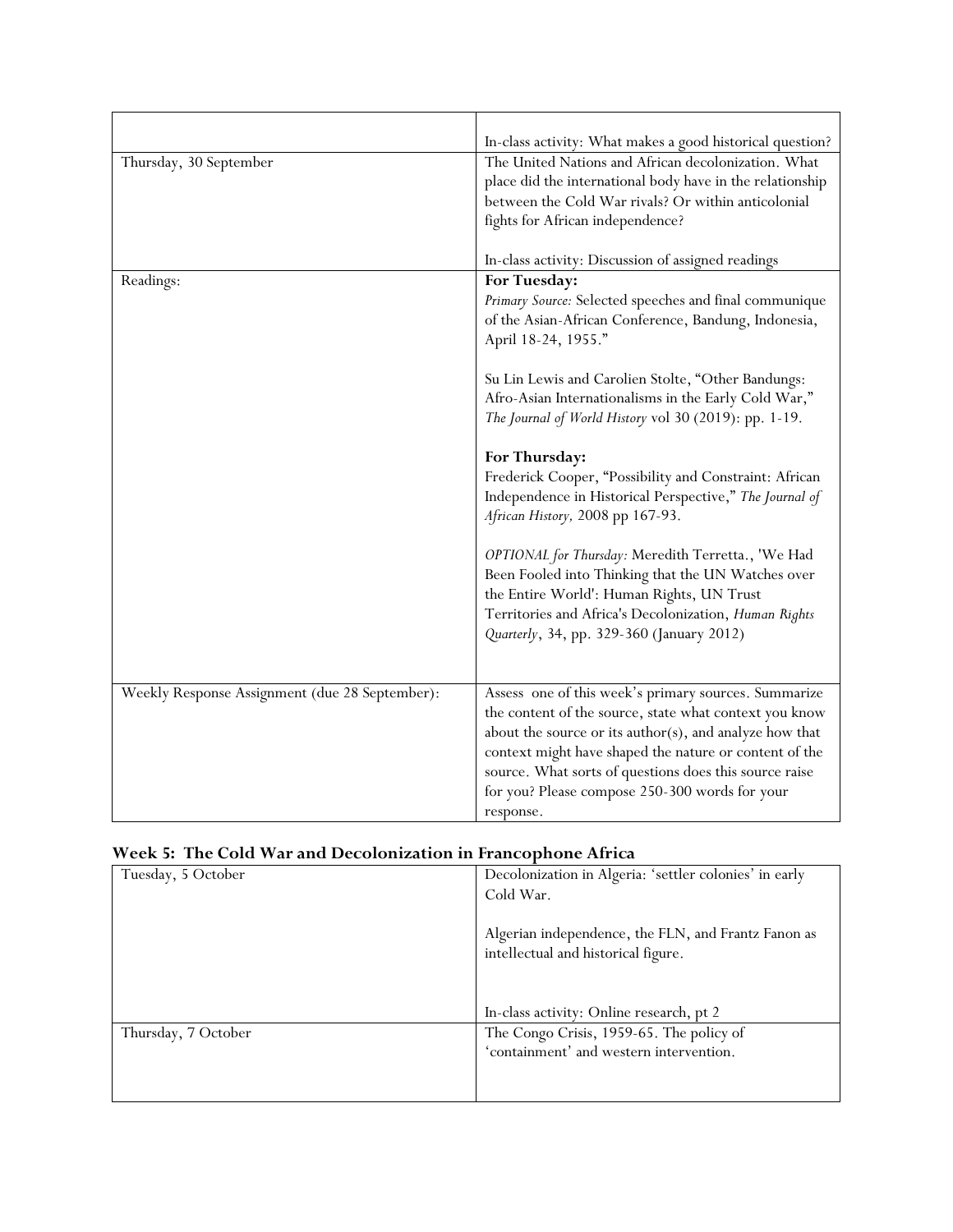|                                             | In-class activity: Discussion of Fanon                     |
|---------------------------------------------|------------------------------------------------------------|
| Readings:                                   | For Tuesday:                                               |
|                                             | Alessandro Iandolo, "Imbalance of Power: The Soviet        |
|                                             | Union and the Congo Crisis, 1960-1961" Journal of Cold     |
|                                             | War Studies Vol 16 (214): 32-55                            |
|                                             |                                                            |
|                                             | For Thursday:                                              |
|                                             | Selection from Frantz Fanon, The Wretched of the Earth     |
|                                             | *Note: I suggest starting on this reading early in the     |
|                                             | week, if you can*                                          |
| Weekly Response Assignment (due 5 October): | Using the online library databases we have explored        |
|                                             | together in class thus far, identify 3 possible articles,  |
|                                             | book chapters, or primary sources related to a topic       |
|                                             | contained within the course thus far. Compose the          |
|                                             | correct citations for the secondary sources you find.      |
|                                             | Underneath these citations, write a brief annotation (2-   |
|                                             | 3 sentences) on how you located the source and your        |
|                                             | reasoning for how this source connects to the topic you    |
|                                             | were researching in your database searches. (Please        |
|                                             | note: you are not responsible for reading these articles.) |

## **PART II: DEVELOPMENT, SOVEREIGNTY, AND THE MODERNIST STATE**

### **Week 6: Development and Knowledge in Cold War East Africa**

| o<br>Tuesday, 12 October | Modernization and development in Soviet and              |
|--------------------------|----------------------------------------------------------|
|                          | American ideology and policy; modernization and          |
|                          |                                                          |
|                          | development programs of African states.                  |
|                          |                                                          |
|                          | Science, technological expertise, and political power in |
|                          | Kenya                                                    |
|                          |                                                          |
|                          | In-class activity: Research proposals                    |
| Thursday, 14 October     | Revolution in Zanzibar, Maoism in Tanzania.              |
|                          | African socialism (ujamaa), and the politics of          |
|                          | 'tradition.'                                             |
|                          |                                                          |
|                          |                                                          |
|                          | In-class activity: Discussion of assigned readings       |
|                          |                                                          |
|                          |                                                          |
| Readings:                | For Tuesday:                                             |
|                          | Daniel Speich, "The Kenyan Style of African Socialism:   |
|                          | Developmental Knowledge Claims and the Explanatory       |
|                          | Limits of the Cold War," Diplomatic History Vol. 33      |
|                          | (June 2009): 449-466.                                    |
|                          |                                                          |
|                          | Priya Lal, "African Socialism and the Limits of Global   |
|                          | Familyhood: Tanzania and the New International           |
|                          | Economic Order in Sub-Saharan Africa," Humanity 6:1      |
|                          | $(2015)$ : pp. 17-31.                                    |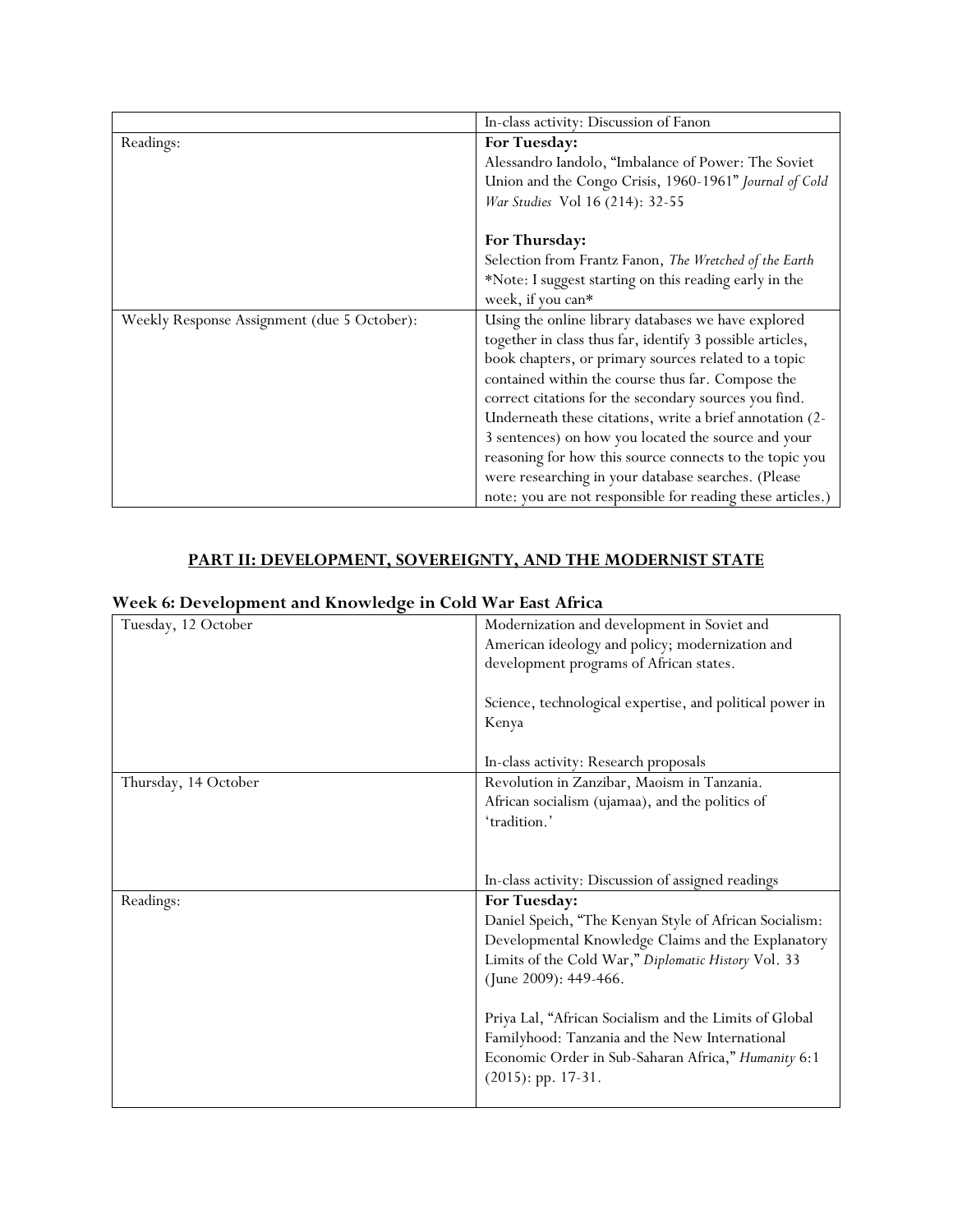|                                              | For Thursday:<br>Thomas Burgess, "Cinema, Bell Bottoms, and<br>Miniskirts: Struggles over Youth and Citizenship in<br>Revolutionary Zanzibar," The International Journal of<br>African Historical Studies Vol 35, 2002: 287-313                                                                                                                                              |
|----------------------------------------------|------------------------------------------------------------------------------------------------------------------------------------------------------------------------------------------------------------------------------------------------------------------------------------------------------------------------------------------------------------------------------|
| Weekly Response Assignment (due 12 October): | This week, you are tasked with creating 2 historical<br>questions from any one of the readings at hand. Explain<br>how the reading and its argument connect to the week's<br>lectures, state the historical questions you are posing<br>from lectures and your selected reading, and explain<br>the significance or stakes of your questions. Please write<br>250-300 words. |

## **Week 7: Cultural Diplomacy, African Publics, and American/Soviet Society Abroad**

| Tuesday, 19 October                          | American cultural diplomacy in Africa to 1975.                                                                                                                                                                                                                                                                                                                                                                                                                                                                                                                                                        |
|----------------------------------------------|-------------------------------------------------------------------------------------------------------------------------------------------------------------------------------------------------------------------------------------------------------------------------------------------------------------------------------------------------------------------------------------------------------------------------------------------------------------------------------------------------------------------------------------------------------------------------------------------------------|
|                                              | The US civil rights movement on the global stage.                                                                                                                                                                                                                                                                                                                                                                                                                                                                                                                                                     |
|                                              | In-class activity: Components of a thesis statement                                                                                                                                                                                                                                                                                                                                                                                                                                                                                                                                                   |
| Thursday, 21 October                         | Soviet cultural diplomacy to 1975.                                                                                                                                                                                                                                                                                                                                                                                                                                                                                                                                                                    |
|                                              | African students in the eastern bloc.                                                                                                                                                                                                                                                                                                                                                                                                                                                                                                                                                                 |
|                                              | In-class activity: Discussion of assigned readings                                                                                                                                                                                                                                                                                                                                                                                                                                                                                                                                                    |
| Readings:                                    | For Tuesday:<br>Lonneke Geerlings, "Performances in the theatre of the<br>Cold War: the American Society of African Culture and<br>the 1961 Lagos Festival," Journal of Transatlantic Studies,<br>$16:1(2018):1-19.$<br>Chapter from Brenda Gayle Plummer, In Search of<br>Power: African Americans in the Era of Decolonization, 1956-<br>1974, Cambridge University Press, 2012.<br>For Thursday:<br>Sean Guillory, "Culture Clash in the Socialist Paradise:<br>Soviet Patronage and African Students' Urbanity in the<br>Soviet Union, 1960-1965" Diplomatic History Volt 38<br>$(2014): 171-81.$ |
| Weekly Response Assignment (due 19 October): | This week, consider the use of footnotes while<br>conducting a research project. For 1 of the articles                                                                                                                                                                                                                                                                                                                                                                                                                                                                                                |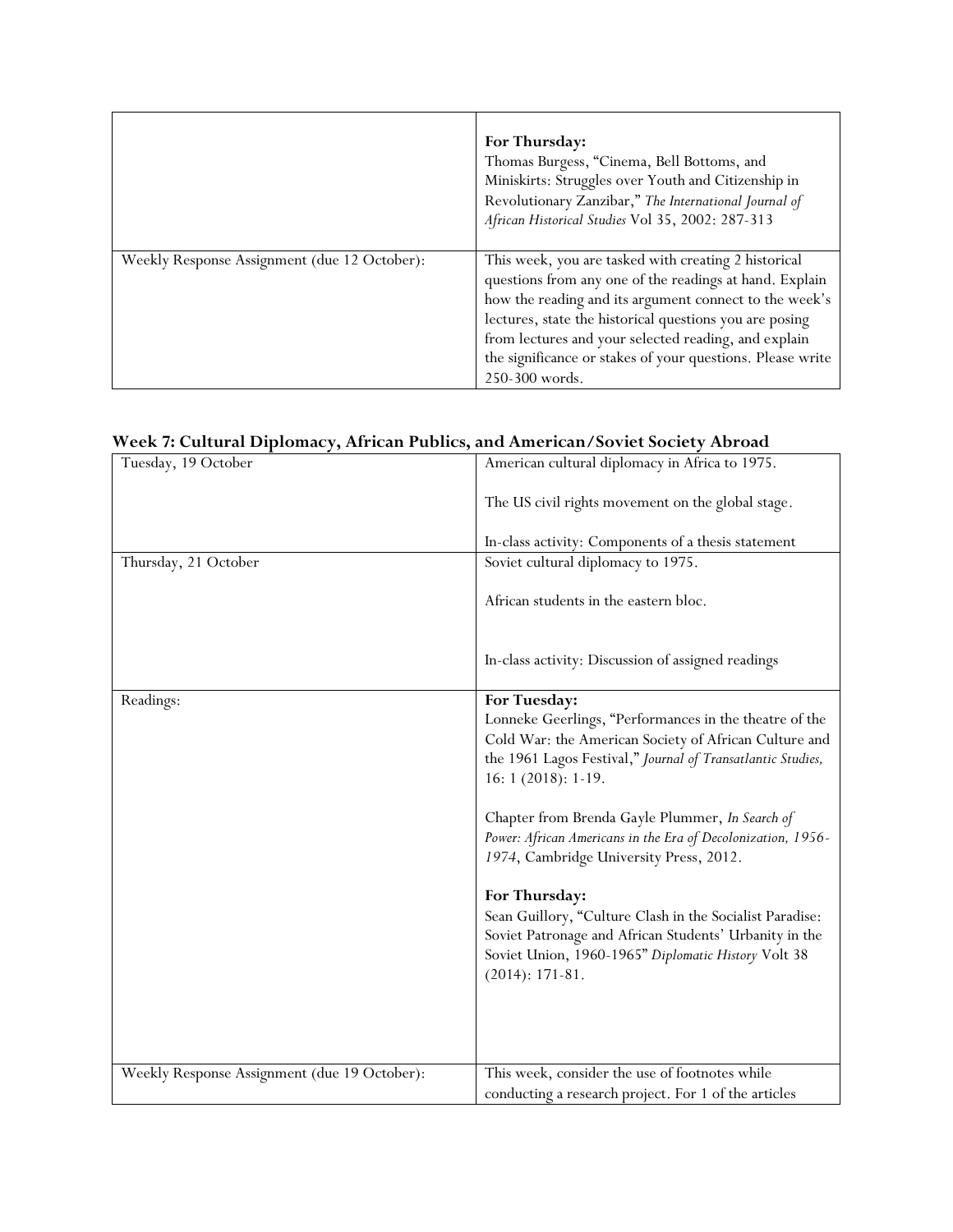| assigned, state the main argument(s) of the author and<br>one of their supporting case studies or evidence bases. |
|-------------------------------------------------------------------------------------------------------------------|
| Then, identify in the article's footnotes 2 sources for<br>further reading that you would select if you wanted to |
| research the article's topic further. Why did you pick<br>those footnoted sources?                                |

#### **Week 8: The 1970s**

| Tuesday, 26 October                          | 1973 Oil Crisis, global stagflation, and the crisis of     |
|----------------------------------------------|------------------------------------------------------------|
|                                              | African one-party states. American-Soviet détente.         |
|                                              | Cuba and Cold War Africa, part 1.                          |
| **Final research paper student meetings with |                                                            |
| instructor**                                 |                                                            |
|                                              | In-class activity: Creating an outline. What are           |
|                                              | transitions? What are topic sentences?                     |
| Thursday, 28 October                         | Détente? Cuban foreign policy and aid to Angolan Civil     |
|                                              | War, Horn of Africa.                                       |
|                                              |                                                            |
|                                              | In-class activity: Discussion of assigned readings.        |
|                                              | Historian's Craft in digital age?—blog                     |
|                                              | posts & digital media as primary sources                   |
|                                              | for historians.                                            |
|                                              |                                                            |
|                                              |                                                            |
| Readings:                                    | For Tuesday:                                               |
|                                              | Odd Arne Westad, "The Crisis of Decolonization:            |
|                                              | Southern Africa," in The Global Cold War (2005)            |
|                                              |                                                            |
|                                              | For Thursday:                                              |
|                                              | Sean Jacobs, "If Africa is a Country, then Fidel Castro is |
|                                              | One of our National Hereos" Africa is a Country,           |
|                                              | November 26, 2016.                                         |
|                                              | URL: https://africasacountry.com/2016/11/viva-fidel        |
|                                              |                                                            |
|                                              | Selection of posters, photographs, ephemera from           |
|                                              | Struggles for Freedom: Southern Africa in digital          |
|                                              | JSTOR Primary Resources database and UW Madison            |
|                                              | library.                                                   |
|                                              |                                                            |
|                                              |                                                            |
| Weekly Response Assignment (due 26 October): | Paper outlines are used to organize your source base       |
|                                              | around the argument you are trying to make. This           |
|                                              | week, try to outline the main sections of Westad's         |
|                                              | chapter. (you will receive further instructions on this    |
|                                              | exercise in class prior to its due date)                   |
|                                              |                                                            |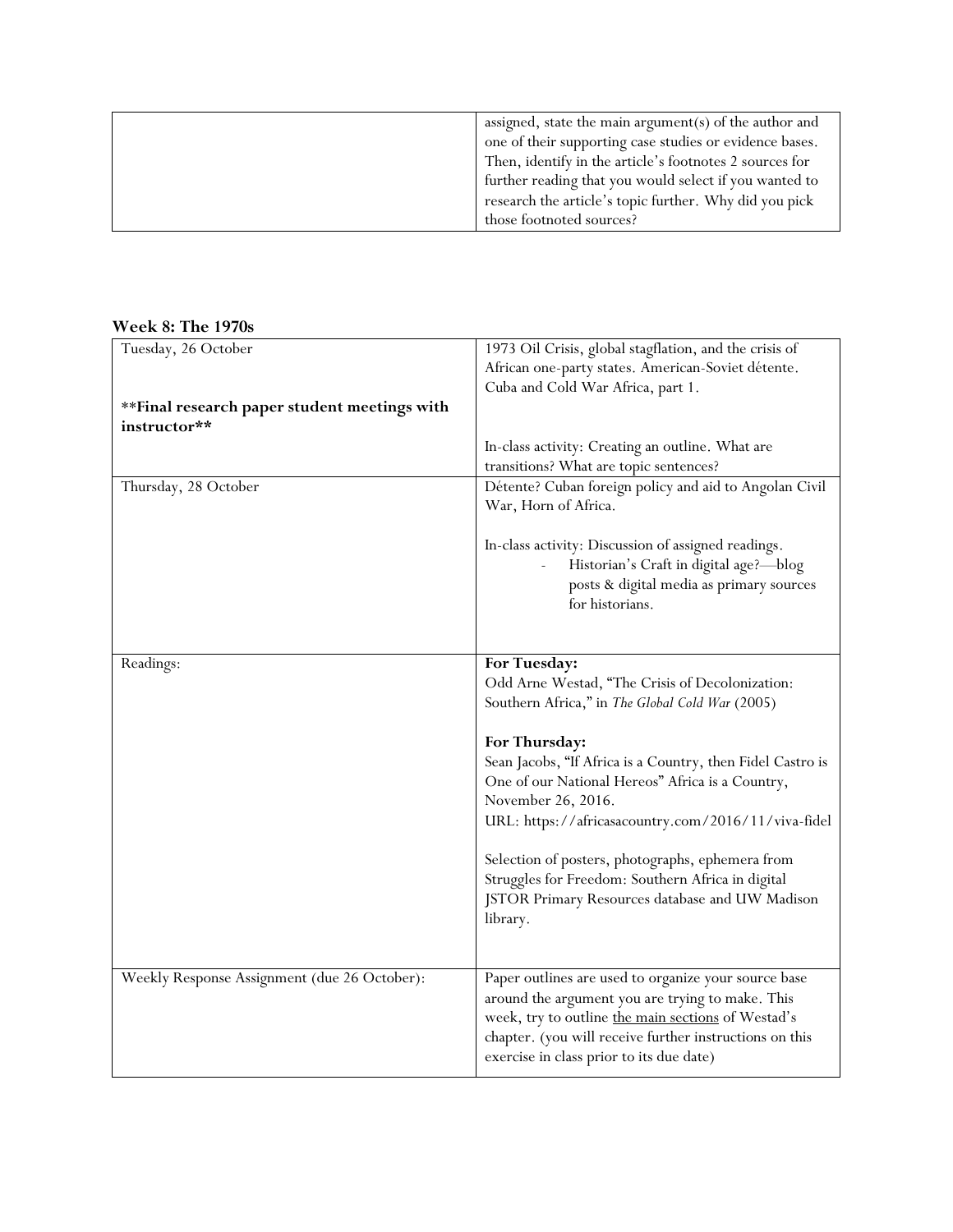| Tuesday, 2 November 2021                     | Angolan Civil War, part 2- Radio and nation in Angola                                                |
|----------------------------------------------|------------------------------------------------------------------------------------------------------|
|                                              | In-class activity: Components of an effective<br>introduction                                        |
| Thursday, 4 November 2021                    |                                                                                                      |
|                                              | Newspapers, novellas, and the public: information                                                    |
| <b>**RESEARCH PROPOSAL WITH</b>              | circulation and print culture in postcolonial Dar es                                                 |
| PRELIMINARY BIBLIOGRAPHY DUE**               | Salaam (to 1975).                                                                                    |
|                                              |                                                                                                      |
|                                              | In-class activity: Discussion of assigned readings                                                   |
| Readings:                                    | For Tuesday:                                                                                         |
|                                              | Marissa Moorman, "Radios, Turntables, and Vinyl:                                                     |
|                                              | Technology and the Imagined Community, 1961-75,"                                                     |
|                                              | in Intonations (2008)                                                                                |
|                                              |                                                                                                      |
|                                              | LISTEN- selected Angolan music track from Intonations                                                |
|                                              | (see Canvas for instructions)                                                                        |
|                                              |                                                                                                      |
|                                              | For Thursday:                                                                                        |
|                                              | James Brennan, "The Cold War Battle over Global                                                      |
|                                              | News in East Africa: Decolonization, the free flow of                                                |
|                                              | information, and the media business, 1960-1980,"<br>Journal of Global History Vol 10 (2015): 333-356 |
| Weekly Response Assignment (due 2 November): | This week, we will explore transitions in historical                                                 |
|                                              | writing. In your response assignment, select 2                                                       |
|                                              | transitions from Marissa Moorman's article and briefly                                               |
|                                              | explain the work the sentence/passage is doing for her                                               |
|                                              | argument. What makes a good transition? Then,                                                        |
|                                              | identify what you believe to be the most effective 2                                                 |
|                                              | transitions in James Brennan's article. Why do you                                                   |
|                                              | think so, how did they improve your understanding of                                                 |
|                                              | the article as you read it?                                                                          |

#### **Week 9: Media, Communication, and Popular Culture**

### **PART III: DEREGULATION, REVOLUTION, AND THE END OF THE COLD WAR, 1980-1994**

| week to, Deregulation and the Global Fonties of 1717 |                                                         |
|------------------------------------------------------|---------------------------------------------------------|
| Tuesday, 9 November 2021                             | 1980s deregulation of national economies and structural |
|                                                      | adjustment programs in sub-Saharan Africa. IMF,         |
|                                                      | World Bank, and neoliberal approaches to                |
|                                                      | development.                                            |
|                                                      |                                                         |
|                                                      |                                                         |
|                                                      | In-class activity: the editing process, part 1          |

#### **Week 10: Deregulation and the Global Politics of 1979**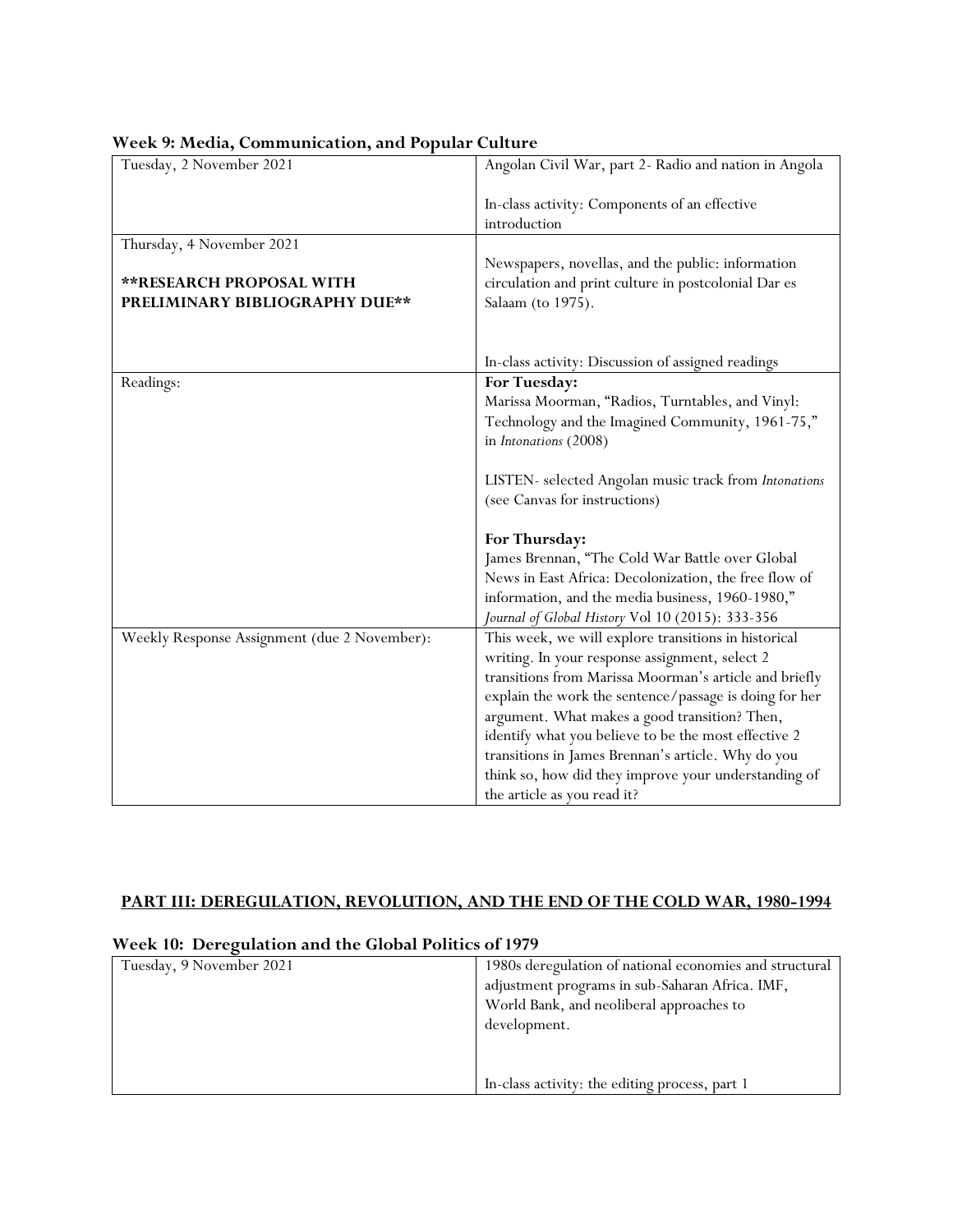| Thursday, 11 November 2021                   | 1979 and the Iranian Revolution, Soviet invasion of<br>Afghanistan.                                                                                                                                                                                  |
|----------------------------------------------|------------------------------------------------------------------------------------------------------------------------------------------------------------------------------------------------------------------------------------------------------|
|                                              | <b>Brezhnev</b><br>Carter/Reagan administrations.                                                                                                                                                                                                    |
|                                              | In-class activity: Discussion of assigned readings                                                                                                                                                                                                   |
| Readings:                                    | For Tuesday:<br>Odd Arne Westad, "The 1980s: the Reagan Offensive,"<br>in The Global Cold War (pp. 331-364)<br>*Note: This week, there is a relatively light reading list.                                                                           |
|                                              | If you are able, I suggest taking advantage of this by<br>starting in on one of Week 11's readings in advance                                                                                                                                        |
| Weekly Response Assignment (due 9 November): | This week we will revisit the art of note-taking.<br>Compose an outline of Thursday 4 November's lecture.<br>How does the lecture points build off of one another,<br>and what evidence base is provided as support? What<br>were the key takeaways? |

### **Week 11: Apartheid South Africa and Southern Africa**

| Tuesday, 16 November                        | Apartheid South Africa: the ideology of white minority     |
|---------------------------------------------|------------------------------------------------------------|
|                                             | rule and the anti apartheid movement until 1980.           |
|                                             |                                                            |
|                                             | In-class activity: the editing process, part 2             |
|                                             |                                                            |
|                                             |                                                            |
| Thursday, 18 November                       | South Africa and southern Africa (review)- 1970s-1990s     |
|                                             |                                                            |
| <b>**PAPER OUTLINE AND INTRODUCTION DUE</b> | Anti apartheid movement(s) during the 1980s- local and     |
| at 11:59 via Canvas**                       | internationalized activisms.                               |
|                                             |                                                            |
|                                             |                                                            |
|                                             | In-class activity: Peer Editing of Intro & Outline (bring  |
|                                             | extra hard copy for editing)                               |
|                                             | Historian's Craft: The different lives of                  |
|                                             | memoirs. Memoirs as activism, as                           |
|                                             | testimony, as historical sources, teaching                 |
|                                             | tools.                                                     |
| Readings:                                   | For Tuesday:                                               |
|                                             | Daniel Magaziner, "Pieces of a (Wo)man: Feminism,          |
|                                             | Gender, and Adulthood in Black Consciousness, 1968-        |
|                                             | 1977," Journal of Southern African Studies Volt 37 (2011): |
|                                             | pp. 45-61.                                                 |
|                                             |                                                            |
|                                             | Nicholas Grant, "Crossing the Black Atlantic: The          |
|                                             | Global Antiapartheid Movement and the Racial Politics      |
|                                             | of the Cold War," Radical History Review, Spring 2014.     |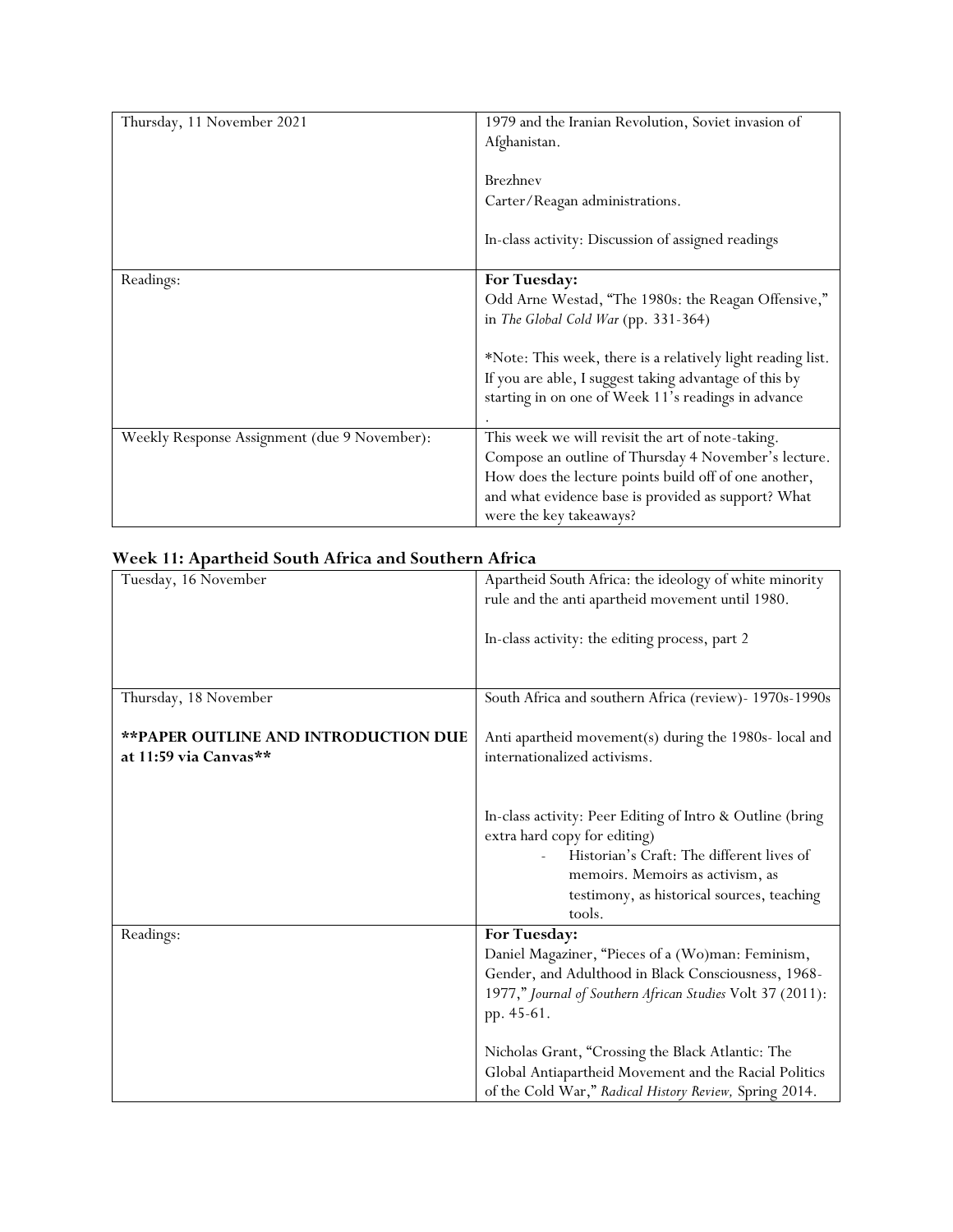|                                             | $\rightarrow$ reading exercise: try to read this article just for the<br>general argument and main points. |
|---------------------------------------------|------------------------------------------------------------------------------------------------------------|
|                                             | For Thursday:<br>1955 Freedom Charter                                                                      |
|                                             | Excerpts from Steve Biko, I Write What I Like                                                              |
|                                             | Excerpt from Mark Mathabane, Kaffir Boy (1986)                                                             |
| Weekly Response Assignment (in class on 18) | For this response assignment, you will practice the                                                        |
| November):                                  | editing process in in-class peer groups. Students will                                                     |
|                                             | receive full credit for completing this in-class exercise.                                                 |

| $\ldots$ and $\ldots$ and $\ldots$ and $\ldots$ |                                                           |
|-------------------------------------------------|-----------------------------------------------------------|
| Tuesday, 23 November                            | International circulation of African fiction during the   |
|                                                 | Cold War. African writers in postcolonial Africa.         |
|                                                 |                                                           |
|                                                 | Postcolonialism, nationalisms, and Cold War-era           |
|                                                 | writers: Ngũgĩ wa Thiong'o, Frantz Fanon (revisited)      |
|                                                 |                                                           |
|                                                 | Chinua Achebe's Things Fall Apart, Alex La Guma, Wole     |
|                                                 | Soyinka, Ngugi wa Thiongo.                                |
| Thursday, 25 November                           | No class.                                                 |
| Readings:                                       | For Tuesday:                                              |
|                                                 | Excerpt from Ngũgĩ wa Thiong'o, Decolonizing the Mind     |
|                                                 |                                                           |
|                                                 | (1986).                                                   |
|                                                 |                                                           |
|                                                 | Ngũgĩ wa Thiong'o, "Alex La Guma: In the Words of         |
|                                                 | Ngũgĩ wa Thiong'o" post from Africa is a Country          |
|                                                 |                                                           |
|                                                 | Monica Popescu, "On the Margins of the Black Atlantic:    |
|                                                 | Angola, the Eastern Bloc, and the Cold War," Research     |
|                                                 | in African Literatures Volt 45 (2014): 91-109             |
|                                                 |                                                           |
| Weekly Response Assignment (due 23 November):   | In 250 words or less, offer your thoughts about the       |
|                                                 | possibilities of fiction as a historical source. What can |
|                                                 | works of fiction tell us about the context in which they  |
|                                                 | were produced? How might historians analyze works of      |
|                                                 | fiction?                                                  |
|                                                 |                                                           |

#### **Week 12: Empire, Fiction, and Language**

#### **Week 13: The end of the Cold War**

| Tuesday, 30 November | The collapse of the Soviet Union, part 1            |
|----------------------|-----------------------------------------------------|
|                      |                                                     |
|                      |                                                     |
|                      | In-class activity: preparing for oral presentations |
| Thursday, 2 December | The collapse of the Soviet Union, part 2.           |
|                      |                                                     |
|                      | In-class activity: Discussion of assigned readings  |
| Readings:            | <b>For Tuesday:</b>                                 |